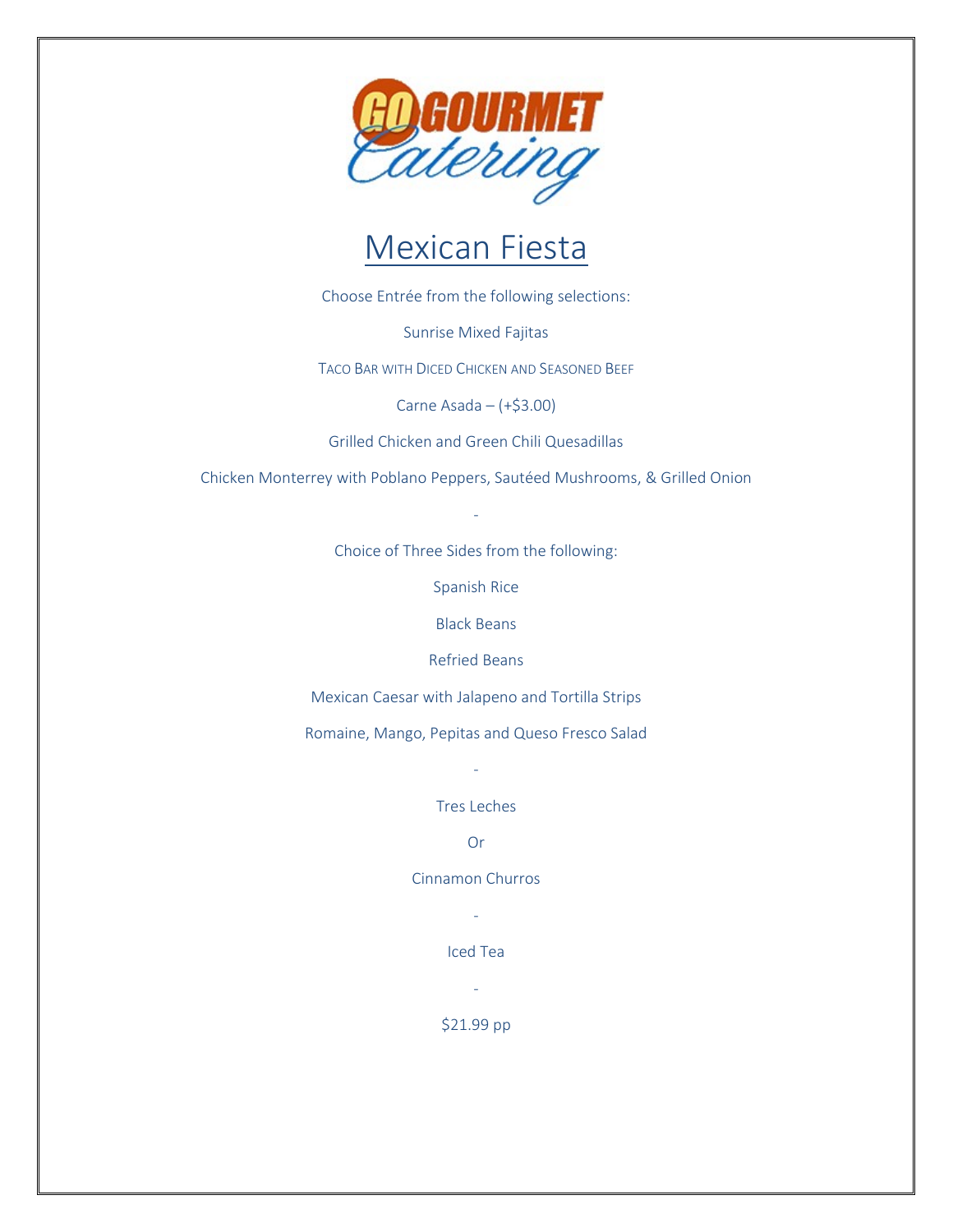

# Farmer's Salad Table

Please Choose Three Salads from the following:

CHICKEN COBB SALAD

BLT SALAD WITH GARLIC CROUTONS

FIELD GREENS/DRIED CRANBERRIES CHEESE/ALMONDS/GRILLED CHICKEN

APRICOT BASIL CHICKEN SALAD

BALSAMIC ORANGE STEAK SALAD (+\$3.00)

SOUTHWESTERN CHICKEN SALAD CHICKEN TENDER SALAD W/HONEY MUSTARD

TOMATO BASIL BRUSCHETTA SALAD

GRILLED CHICKEN CAESAR SALAD

-

Rustic Rolls

-

Gourmet Cookies & Brownies

-

Iced Tea

-

\$18.99 pp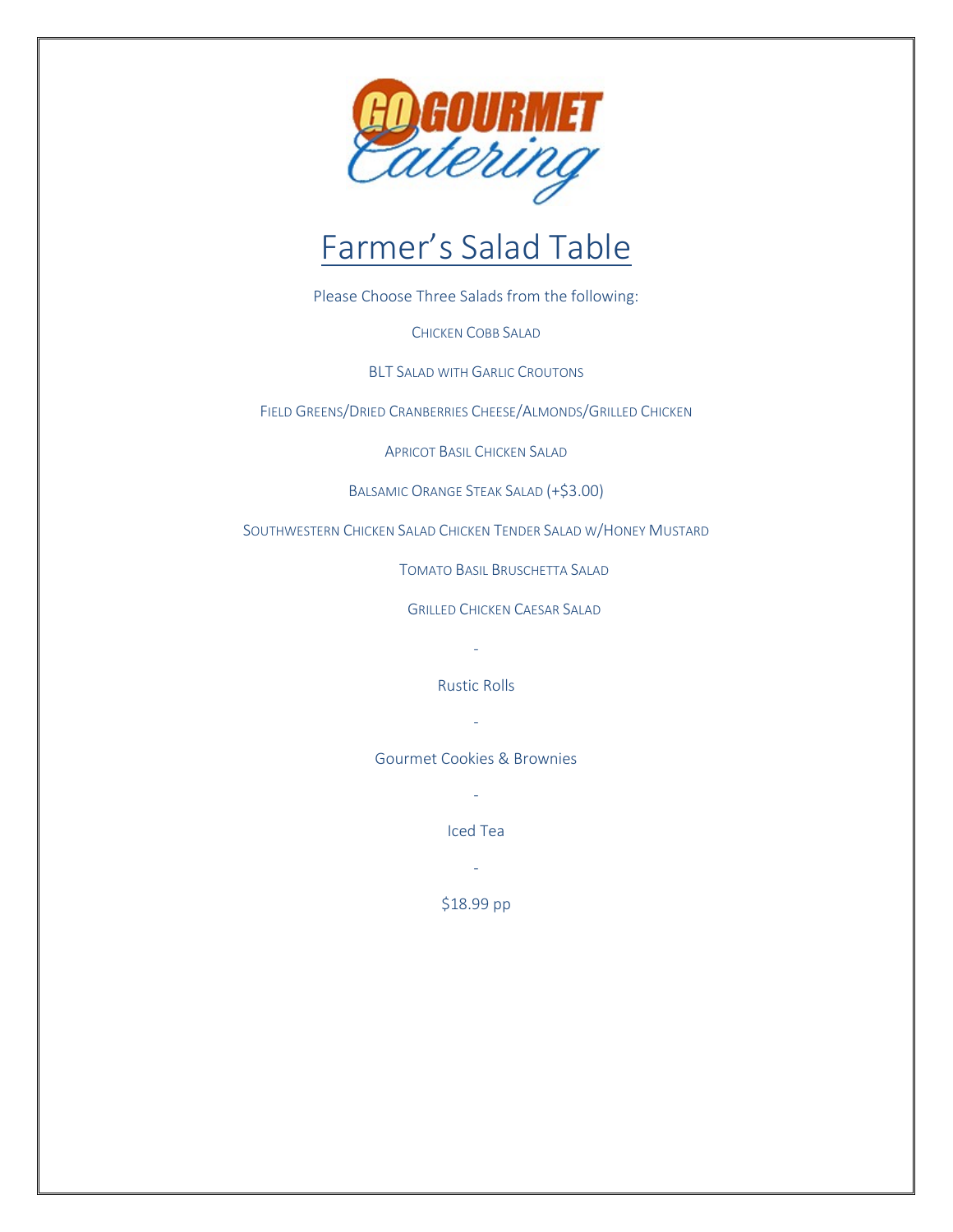

### NY Deli Platter

Please Choose Three Meats from the following:

Roasted Turkey, Salami, Roast Beef, Pastrami, Sliced Chicken Breast Apricot Basil Chicken Salad, Tuna Nicoise Salad

Includes Romaine Lettuce, Sliced Tomato, Mayonnaise, Pesto, Mustard and Chips

-

Please Choose Three Breads from the following:

-

9 Grain Bread, Ciabatta, Sourdough, Croissant, Rye, Pumpernickel

-

Greek Salad or Caesar Salad

- Gourmet Cookies & Brownies

-

Iced Tea

-

\$18.99 pp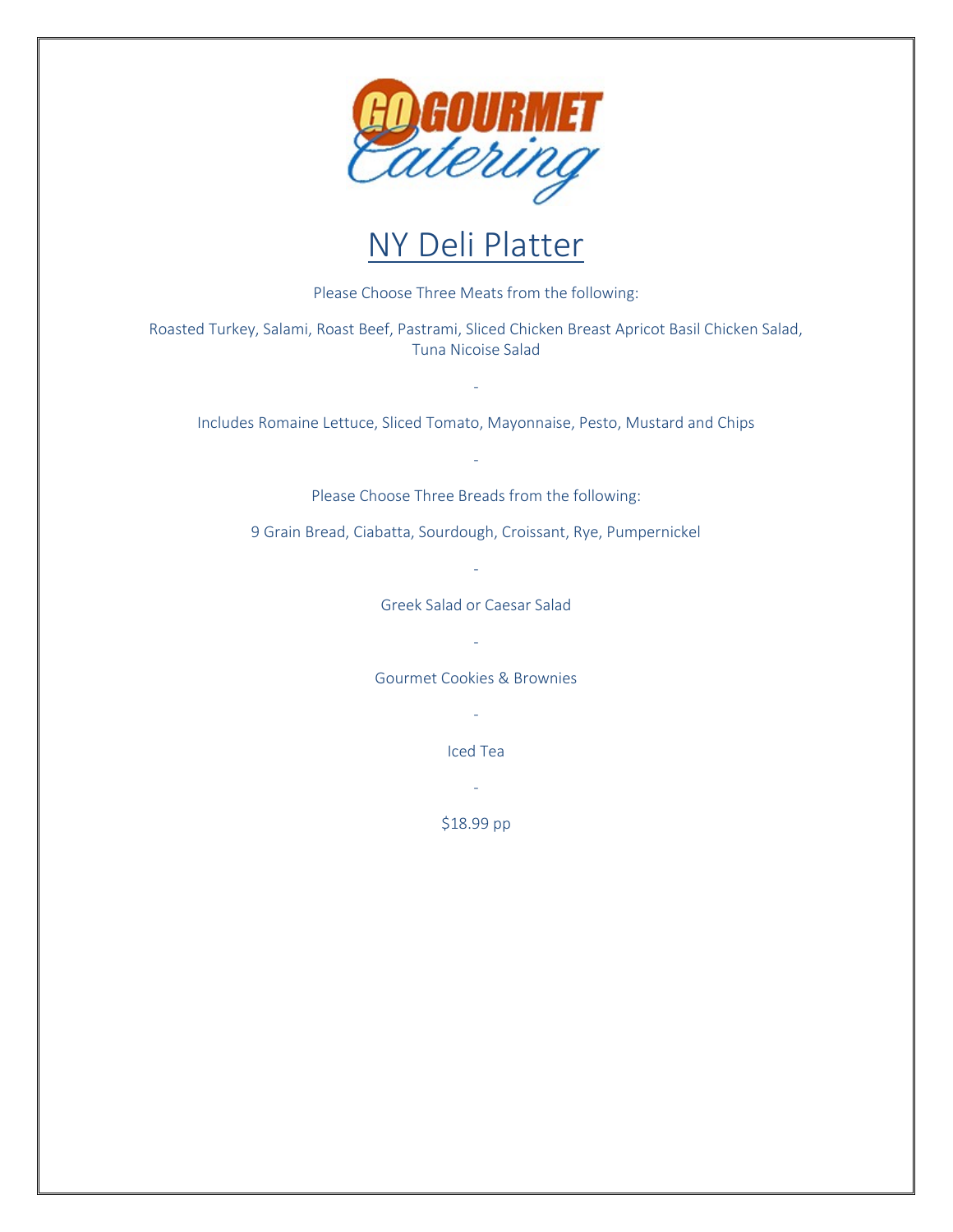

#### Southern Comfort

Choose One Entrée from the following selections:

Honey Pecan Chicken

BROWN BAG CHICKEN FRIED CHICKEN TENDERS WITH SAUSAGE GRAVY

Chicken Fried Steak Cream Gravy– (+\$3.00)

Dixie Pot Roast

Texas Fried Catfish with Jalapeno Tartar Sauce

Choice of Three Sides from the following:

-

Cheddar and Scallion Mashers

Green Bean Casserole with Fried Onions

House Salad with Carrots, Cucumber, Tomatoes and Croutons

Hash Brown Casserole

Rice Pilaf

Chef's Vegetable Medley

-

Chocolate Decadence Cake Or

Granny's Apple Pie

- Iced Tea

-

\$20.99 pp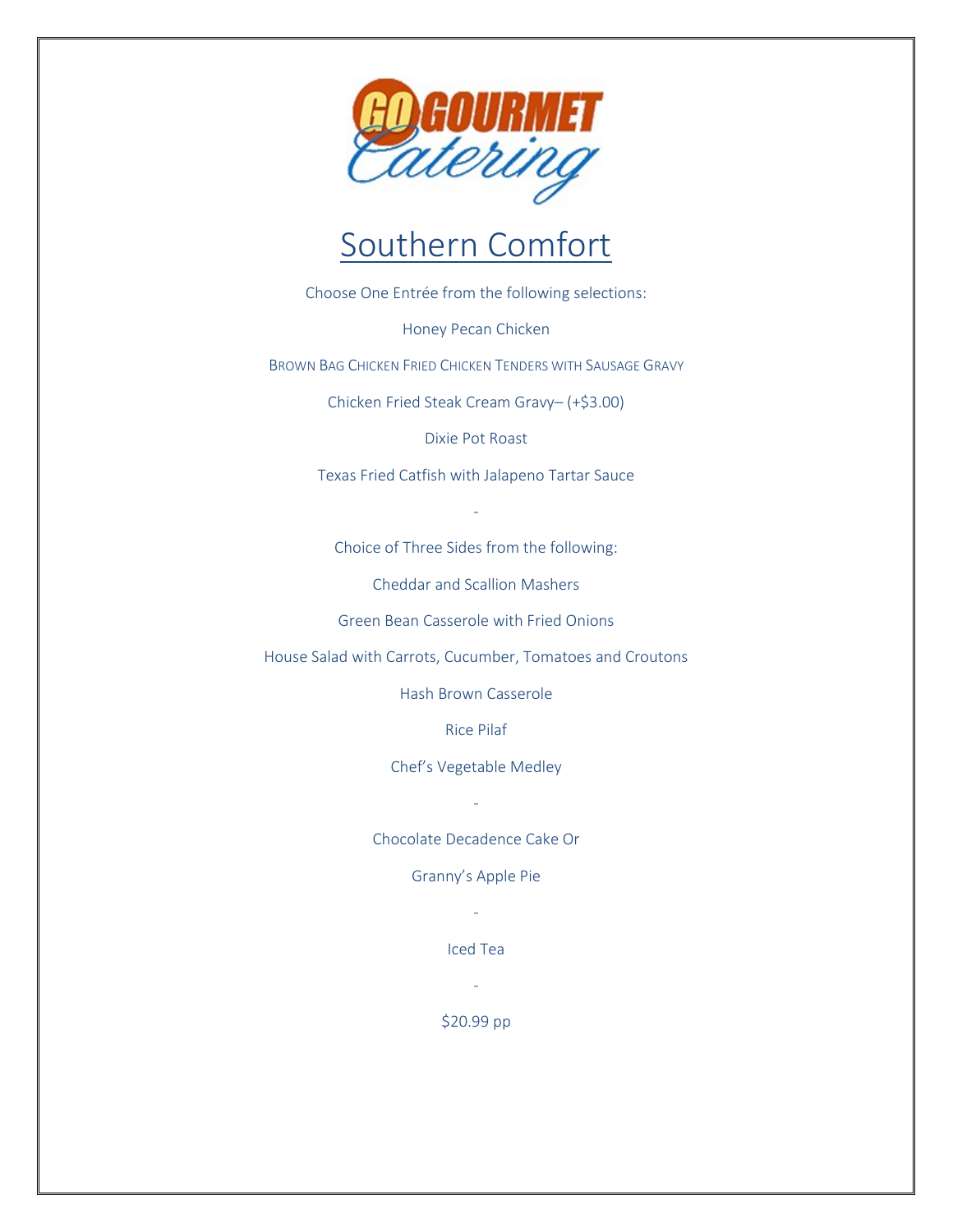

## Italian Feast

Choose One Entrée from the following selections:

Mama Mia's Lasagna Bolognese

Tuscan Chicken Bruschetta with Fresh Basil and Roma Tomatoes

PENNE PASTA CARBONARA/CHICKEN/PEAS/PANCETTA

Parmigiano Chicken with Fresh Mozzarella

\_

Choice of Three Sides from the following:

Spaghetti with Parmesan Garlic Butter

Basil Mashers

Asparagus with Lemon Olive Oil

Caesar Salad

Spinach, Gorgonzola, Dried Cranberry and Walnut Salad

Tiramisu

-

Or

Italian Wedding Cake

-

Iced Tea

-

\$25.99 pp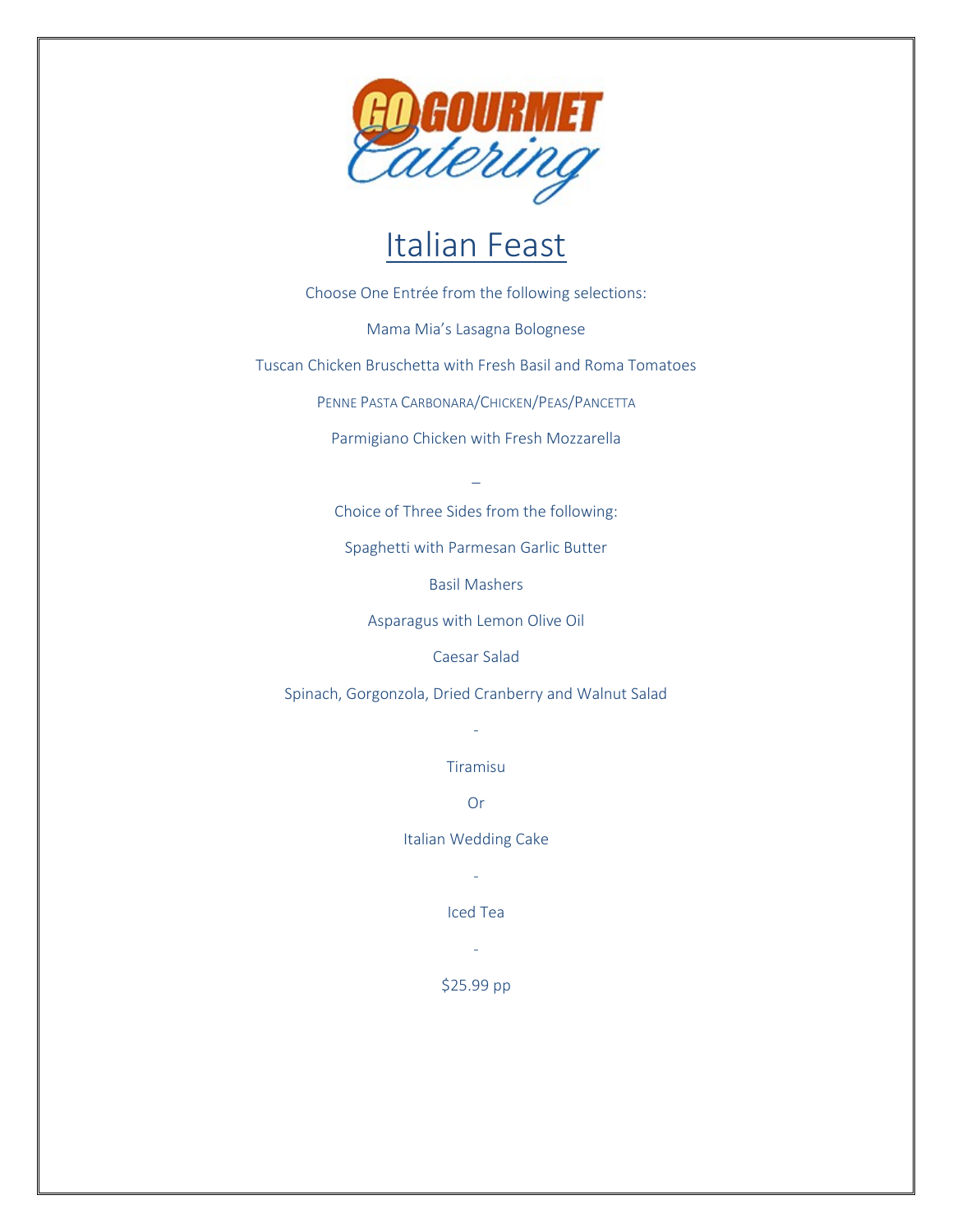

#### BBQ Bonanza

Choice of Two Meats from the following:

Pit Smoked Brisket

Carolina Pulled Pork

Sticky Smoked Drumsticks

Jalapeno or Traditional Smoked Sausage

\_

Choice of Three Sides from the following:

House Triple Mac N Cheese Gratin

BBQ Beans

Bacon and Almond Green Beans

Momma's Coleslaw

Field Green Salad

Summer Potato Salad

Peach or Apple Cobbler or

-

Gourmet Chocolate Chunk and Decadent Fudge Brownies

- Iced Tea

-

\$22.99 pp